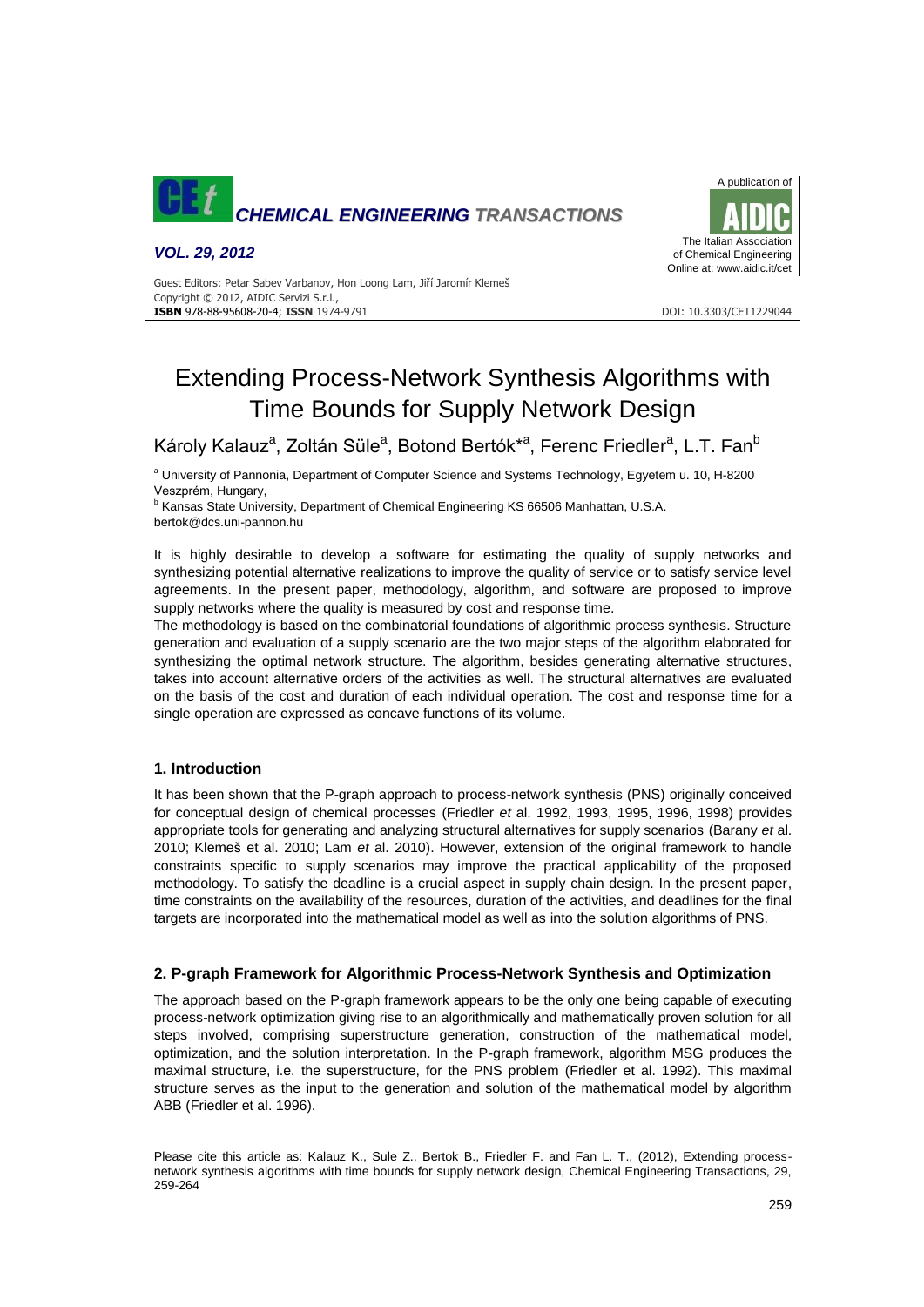#### **3. Parametric PNS Problem with Fix Charged Linear Cost Functions**

The combinatorial components of a PNS problem are given by a triplet (*P*,*R*,*O*) where there exists a set *M* for which *P* $\subset$ *M* is the set of final targets to be achieved, *R* $\subset$ *M* is the set of resources, and *O* $\subset \mathcal{O}(M)$ ×  $\mathcal{P}(M)$  is the set of candidate activities to form a network and reach each of the final targets by deploying any of the available resources. Each activity is defined by its preconditions and outcomes. A precondition can be the availability of a resource or an outcome of another activity. It is assumed that *P*∩*R*=∅. A parametric problem definition with a fixed charged linear cost function for the volume of the activities is detailed below (Barany *et* al. 2011).

The lower bound  $Lp_j$  on the gross result is greater than zero for each final target  $m_j$ , and it is equal to zero for any other entity:  $=\begin{cases} >0, \forall m_j \in P \ 0, \text{otherwise} \end{cases}$  $L p_j = \begin{cases} > 0, \forall m_j \in P \\ 0, \text{otherwise} \end{cases}$  $0, \forall m_j \in P$ . The upper bound  $Up_j$  on the gross result for each

resource *m<sup>j</sup>* is equal to zero, and greater than or equal to *Lp<sup>j</sup>* for any other entity:  $\sqrt{ }$ 

 $\overline{\mathcal{L}}$  $\left\{ \right.$  $\geq$  $=\begin{cases} \begin{array}{c} 0,\forall\,m_j\in R\end{array} \ \end{cases}$  $\geq Lp_i,$  otherwise  $U p_j =\begin{cases} 0, \forall m_j \in R \\ \geq L p_j, \text{otherwise} \end{cases}$  $\mathcal{L}_j = \left\{ \sum_{i=1}^{j} L_i, \text{ot} \right\}$  $0, \forall m_j \in R$ <br> $\ldots$  if  $\epsilon$  on the upper bound *Uc<sub>i</sub>* on gross utilization of resource  $m_j$  is greater than zero,

and equal to zero for any other entity:  $=\begin{cases} >0, \forall m_j \in R\ 0, \text{otherwise} \end{cases}$  $\mathcal{U}c_j = \begin{cases} > 0, \forall m_j \in \mathbb{R} \\ 0, \text{otherwise} \end{cases}$  $0, \forall m_j \in R$ 

*i*

The upper bound *u<sup>i</sup>* for the volume of each activity *o<sup>i</sup>* and the price *cm<sup>j</sup>* for each resource or target are also given. The cost of an activity is estimated by a linear function of its volume with a fixed charge. For the cost function of each activity the proportionality constant *cp<sup>i</sup>* and the fixed charge *cf<sup>i</sup>* are defined.

The lower bound  $L_j = \begin{cases}$  $\left\{ \right.$  $=\begin{cases} -Uc_j, \forall m_j \in R\ Lp_i, otherwise \end{cases}$  $L_j = \begin{cases} -Uc_j, \forall m_j \in R \\ Lp_j, \text{otherwise} \end{cases}$  $j = \begin{cases} -66j, & \text{if } j \leq j \ Lp_j, & \text{otherwise} \end{cases}$  $a, \forall m_j \in R$ <br>set and the upper bound  $U_j = U p_j$  denote the balance on result vs.

utilization of the resources and outcomes of the activities. Furthermore, in the optimal structure let  $m<sub>th</sub>$ *M* denote the set of entities and  $o<sub>th</sub>$ *O* the set of activities. The relations between the entities and activities are given by parameters *aji* denoting the difference of the volumes of entity *m<sup>j</sup>* resulted and utilized by activity  $o_i$ .  $x^*$  is the vector of the optimal volumes of activities for the problem, and  $z^*$  is its objective value. The aim is to determine the network (*m*\*,*o*\*,*x*\*,*z*\* ), which satisfies the following conditions (Eq. 1 – Eq. 6) where *z*\* is minimal as indicated in Eq. 7.

 $m^* = \psi(o^*)$ , i.e., let  $m^*$  *be* the set of entities resulting from or utilised by at least one activity in  $o^*$ . (1)

$$
x^* = [x_1^*, x_2^*, \dots, x_n^*]^T
$$
 (2)

$$
0 < x_i^* \leq u_i \Leftrightarrow o_i^* \in o^* \tag{3}
$$

$$
\forall m_j \in m^* \cap R: -Uc_j \leq \sum_{o_j \in c^*} a_j x_j \leq 0
$$
 (4)

$$
\forall m_j \in m^* \cap P : Lp_j \leq \sum_{o_i \in o^*} a_j x_i \leq Up_j \tag{5}
$$

$$
\forall m_j \in m^* \setminus R \setminus P : 0 \leq \sum_{o_i \in o^*} a_{ji} x_i \leq Up_j \tag{6}
$$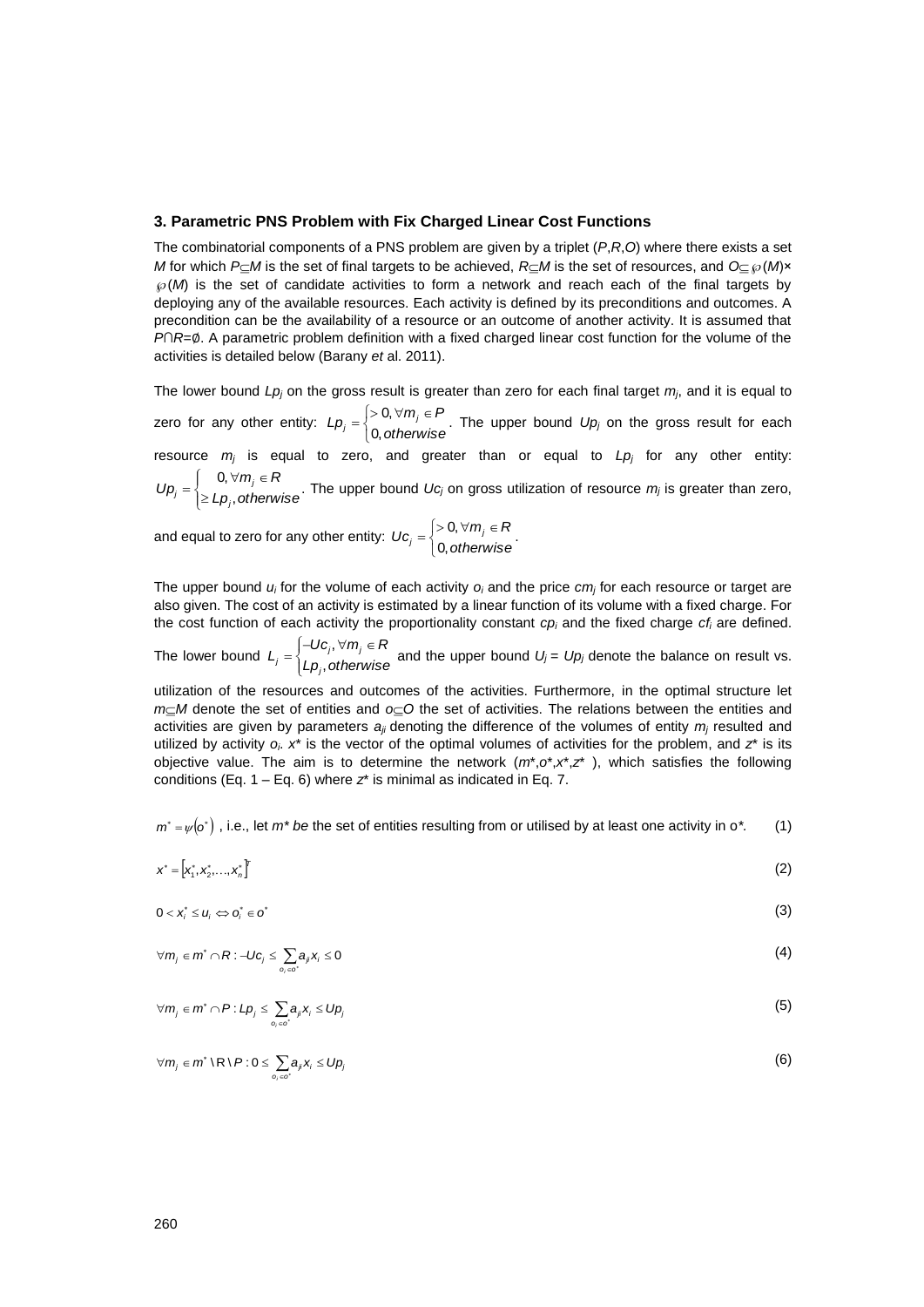$$
z^* = \sum_{(\alpha,\beta)=o_j \in \mathcal{O}^*} \left( cf_i + x_i^* * \left( cp_i - \sum_{m_j \in \alpha \cup \beta} a_j cm_j \right) \right)
$$
(7)

# **4. Time Constrained PNS (TCPNS)**

In the time constrained extension of PNS (TCPNS), each target must be achieved in time while the availability of the resources is constrained and the duration of each candidate activity is given as a fix charged linear function of its volume. To the parametric PNS problem with fix charged linear cost functions four additional parameters are given to define time constraints. *tf<sup>i</sup>* is the fixed part; *tp<sup>i</sup>* is the proportionality constant of the function, which estimates the duration of an activity based on its volume,

respectively;  $Ut_j$  is the deadline for each result:  $Ut_j = \left\{\max_{m_j \in P} \{Ut_j\},\right\}$  $\left\{ \right.$  $\begin{cases} &\geq 0, \forall m_i \in \end{cases}$ = *Ut otherwise*  $m_i \in P$ *Ut*  $\sum_{m_i \in P}$   $\cup$   $\sum_{i=1}^{n}$ *j j*  $\max_{m_i \in P} \{U_t\}$ 0, ; and *Lt<sup>j</sup>* is the time of the

earliest availability of a resource:  $=\begin{cases} \geq 0, \forall\, m_j\in R\ 0, \text{otherwise} \end{cases}$  $Lt_j = \begin{cases} \geq 0, \forall m_j \in R \\ 0, \text{otherwise} \end{cases}$  $0, \forall m_j \in R$ <br> $\ldots$  The aim is to determine the network  $(m^*, o^*, x^*, z^*)$ which satisfies the following conditions (Eq.  $1 - Eq. 6$  and Eq.  $8 - Eq. 10$ ) where  $z^*$  is minimal as given in Eq. 7.

$$
\forall m_j \in M : L t_j \leq t_{m_i} \leq U t_j \tag{8}
$$

 $o_i = (\alpha_i, \beta_i) \in o, \forall m_j \in \alpha_i : t_{o_i} \ge t_{m_j}$ , i.e., the starting time  $t_{o_i}$  of an activity  $o_i$  cannot precede the time of availability  $t_{m_i}$  of any of its precondition  $m_j$ ; (9)

 $o_i=(\alpha_i,\beta_i)\in o, \forall m_j\in\beta_i:t_{m_j}\ge t_{o_i}+tf_i+x_i*fp_i$ , i.e., the time of availability  $t_{m_j}$  of any outcome of an activity  $o_i$  cannot precede the sum of the starting time  $t_{o_i}$  and the duration  $(t_i + tp_i * x_i)$  of the activity  $o_i$ . (10)

#### **5. Structural Examination**

In order to introduce time constraints in process synthesis, the structural model needs to be extended to express whether the outcome from an activity and precondition to another activity precede each other or not. As a result, artificial activities are included to the maximal structure; see, e.g., activities Ot1 and Ot2 in Figure 1. Note that including to or excluding from the solution structure these artificial activities clearly represent the decisions on the precedence; see Figure 1.

For the example in Figure 1, the deadline *tb* can only be satisfied if the generation of targets m5 and m6 are independent. It can be achieved by a solution structure where precondition m4 for activity O4 is exclusively provided by activity O2, i.e., O4 does not wait for O1 to generate its results.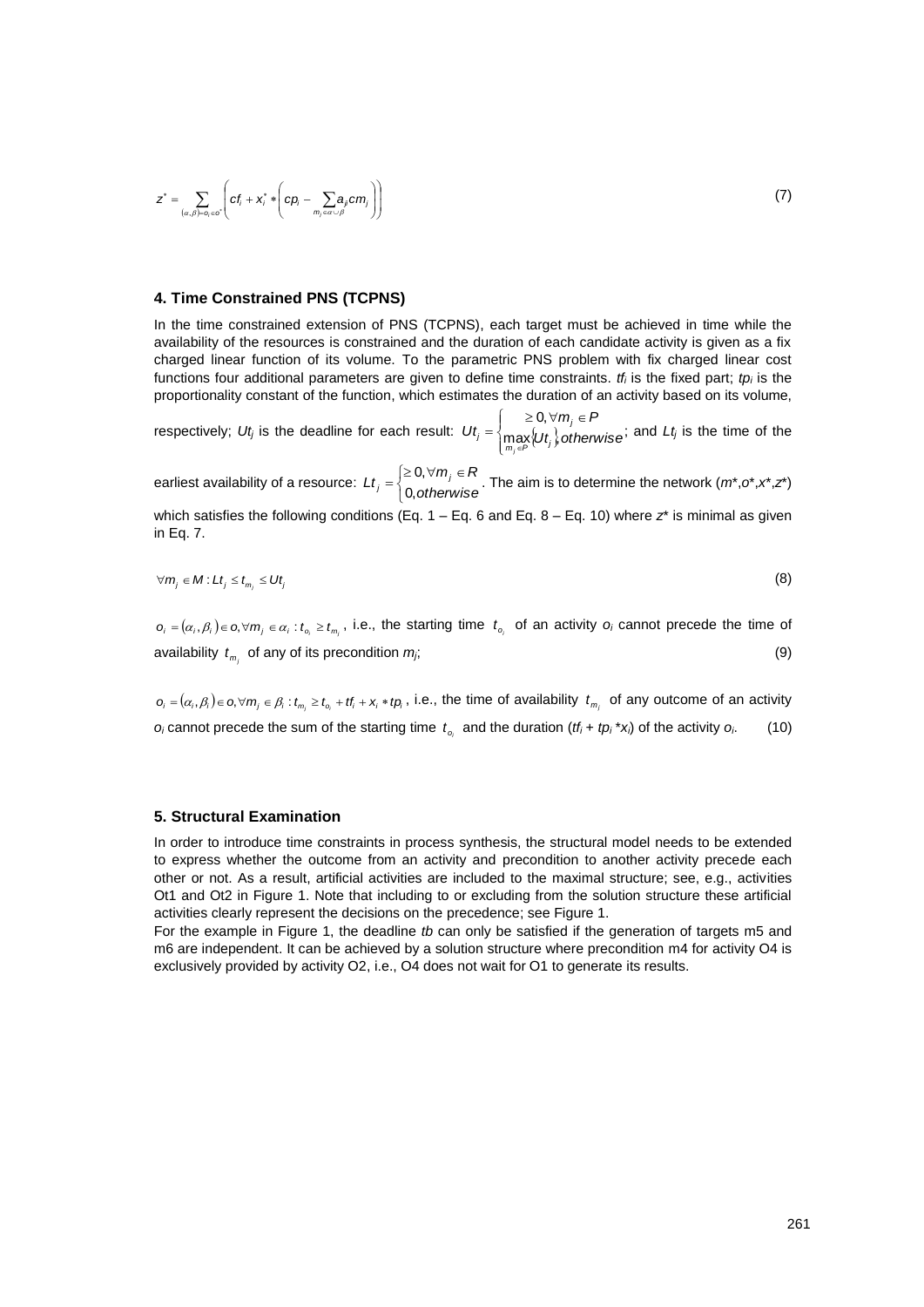

Figure 1: Extension of the Maximal Structure *Figure 1: Extension of the Maximal Structure*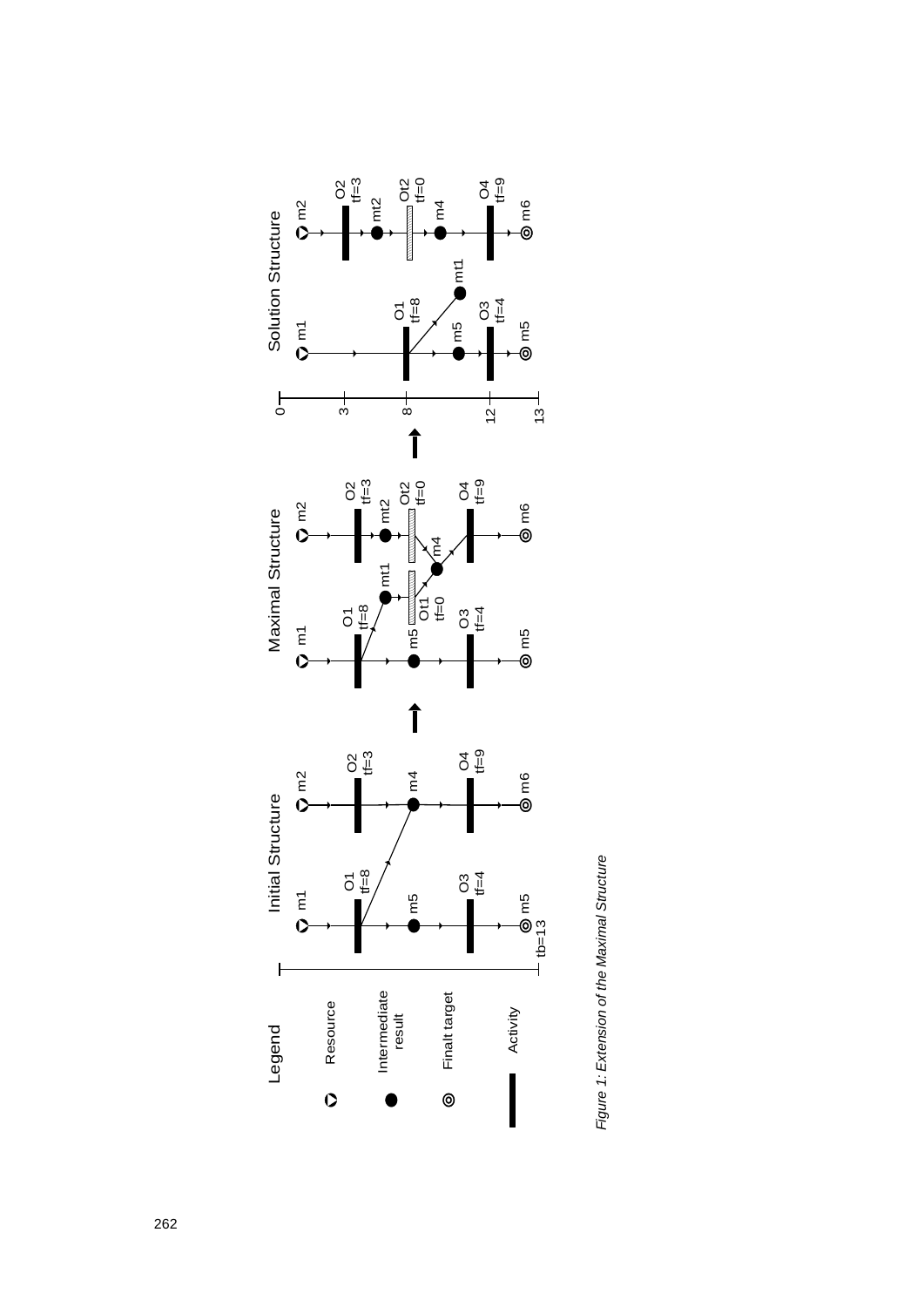#### **6. Relaxation of Time Constraints**

In the relaxed model of TCPNS, Eq. 10 is relaxed as Eqs. 11 and 12, where *tb* denotes the latest deadline among those upper bounds defined for the final targets; thus,

$$
tb = \max_{m_j \in P} \{ Ut_j \} \tag{11}
$$

$$
\mathbf{o}_{i} = (\alpha_{i}, \beta_{i}) \in \mathbf{o}, \forall m_{j} \in \beta_{i} : t_{m_{j}} \geq t_{o_{i}} + \mathbf{x}_{i} * t\mathbf{o}_{i} + \mathbf{y}_{i} * (tb + tf_{i}) - tb
$$
\n
$$
\tag{12}
$$

$$
y_i = 0 \Rightarrow t_{m_i} \ge t_{o_i} - tb \tag{13}
$$

$$
y_i = 1 \Rightarrow t_{m_j} \ge t_{o_i} + x_i * t p_i + t f_i \tag{14}
$$

Note that  $y_i$  is a binary variable expressing the existence  $(y_i = 1)$  or the absence  $(y_i = 0)$  of activity  $o_i$  in the structure. In the solution procedure prior to complete decisions on the existence or absence of the activities, the lower bound on the cost and the duration of alternative scenarios are estimated at each step. For the estimation, *y<sup>i</sup>* is relaxed as a continuous value in range [0, 1], and its relation to the volume of the activity is expressed as:

$$
x_i \ge u_i * y_i \tag{15}
$$

The inequality in Eq. 12 is equivalent to Eq. 13 or Eq. 14 depending on whether *y<sup>i</sup>* is equal to 0 or 1. Note that constraint in Eq. 12 comes into play only if the value of *y<sup>i</sup>* is close to 1 in the relaxed model.

### **7. Conclusion**

The current work presents a methodology to model formally supply chain networks and to algorithmically synthesize optimal supply scenarios by the P-graph framework. Recent extension introduces time constraint in the mathematical model and solution method for PNS. Need for extending the superstructure and the relaxed mathematical model for solving PNS problems with fix charged linear cost function has been satisfied. A method for representing decisions on the precedence of activities by structural decisions has been introduced.

#### **Acknowledgement**

Authors acknowledge the support of the Hungarian Research Fund under project OTKA 81493K.

#### **References**

- Barany M., Bertok B., Kovacs Z., Friedler F., Fan L.T., 2010, Optimization software for solving vehicle assignment problems to minimize costs and environmental impacts of transportation, Chemical Engineering Transactions, 21, 499–504, DOI:10.3303/CET1021084.
- Barany, M., Bertok B., Kovacs Z., Friedler F., Fan L.T, 2011, Solving vehicle assignment problems by process-network synthesis to minimize cost and environmental impact of transportation, Clean Technologies and Environmental Policy, 13(4), 637-642.
- Friedler F., Tarjan K., Huang Y. W., Fan L. T., 1992, Graph-Theoretic Approach to Process Synthesis: Axioms and Theorems, Chemical Engineering Science, 47, 1973-1988.
- Friedler F., Tarjan K., Huang Y. W., Fan L. T., 1993, Graph-Theoretic Approach to Process Synthesis: Polynomial Algorithm for Maximal Structure Generation, Computers Chem. Eng., 17, 929-942.

 $(15)$